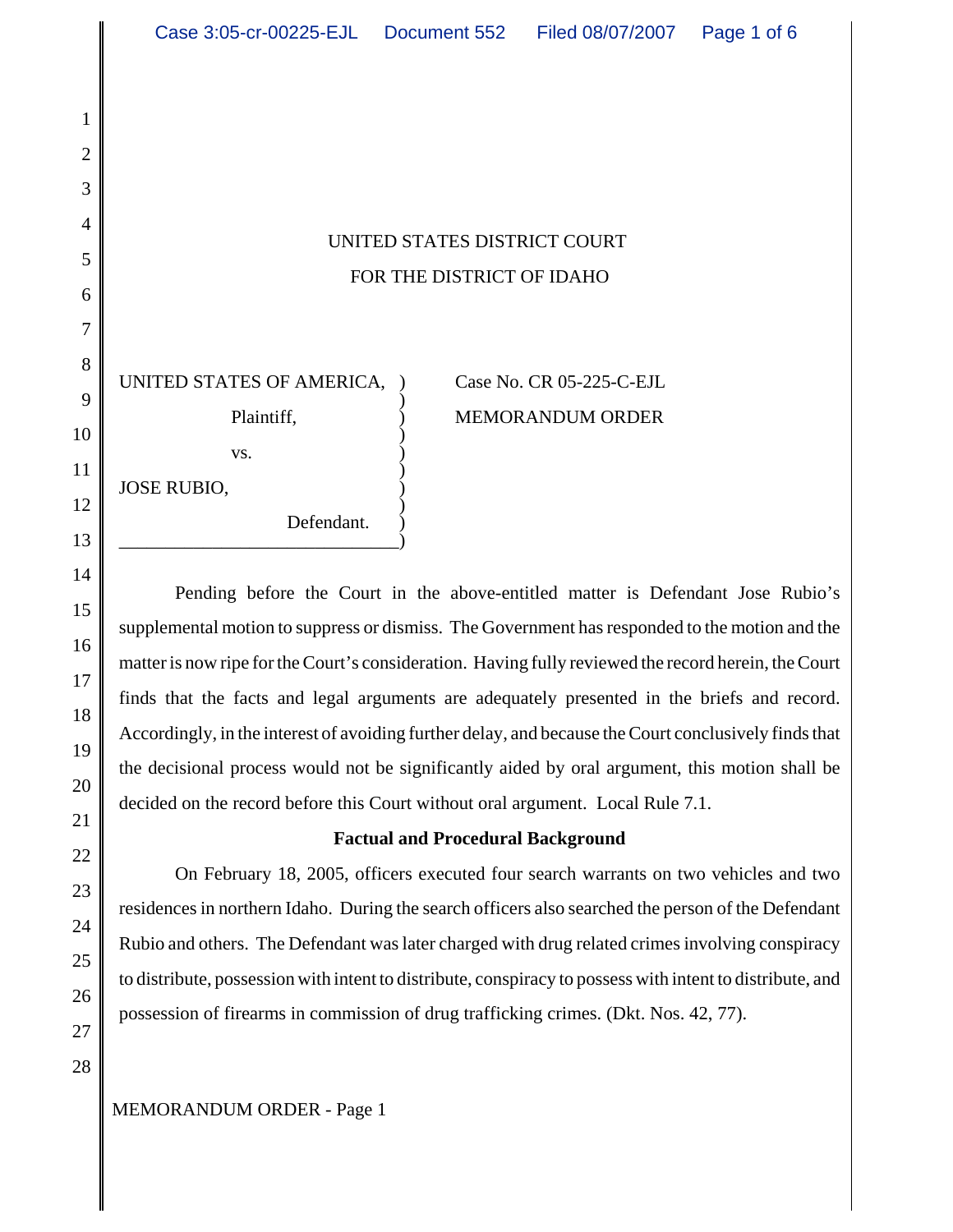Defendant filed a motion to suppress which the Court initially dismissed the motions for lack of standing and lack of sufficient factual basis. The Court did, however, grant the Defendant leave to refile his motion which he has done and to which the Government has responded.

#### **Analysis**

The motion to suppress alleges that the warrant is defective and, therefore, the search, detention, and arrest are defective. Accordingly, the Defendant asks that any and all evidence obtained be suppressed and, alternatively, that the charges be dismissed. The Government opposes the motions and argues the Defendant lacks standing to challenge the search of the residence and that the warrants are valid.

10 I. Standing:

11 12 13 14 15 16 17 The search warrant in this case was issued for vehicles and residences owned by persons other than the Defendant. Defendant Rubio challenges the search of the premises at 20852 Cedar Road, Culdesac, Idaho ("Culdesac home"). Though the Culdesac home is owned by Randy Luther, Defendant argues he has standing to raise his motion because he was an overnight guest and, as such, maintained an expectation of privacy in the premises. The Government contends that the Defendant has failed to demonstrate that he was an overnight guest and, regardless, that he has a privacy interest in the home sufficient to invoke Fourth Amendment protections.

18 19 20 21 22 23 24 "[T]he proponent of a motion to suppress has the burden of establishing that his own Fourth Amendment rights were violated by the challenged search or seizure." Rakas v. United States, 439 U.S. 128 (1978). "The 'capacity to claim the protection of the Fourth Amendment depends not upon a property right in the invaded place,' but rather 'whether the individual by his conduct has exhibited an actual (subjective) expectation of privacy,' and further, 'whether the individual's subjective expectation of privacy is one that society is prepared to accept as reasonable.'" United States v. Caymen, 404 F.3d 1196, 1199 (9th Cir. 2005) (quoting Rakas).

25 26 27 28 The Defendant points to the affidavit filed in support of the search warrant arguing that it states that he was present in the house on the evening of February 17, 2005 and was discovered there on February 18, 2005 when the warrant was executed. This, he argues, evidences the fact that he was an overnight guest and, therefore, has standing to bring the motion; citing as support

#### MEMORANDUM ORDER - Page 2

7

8

9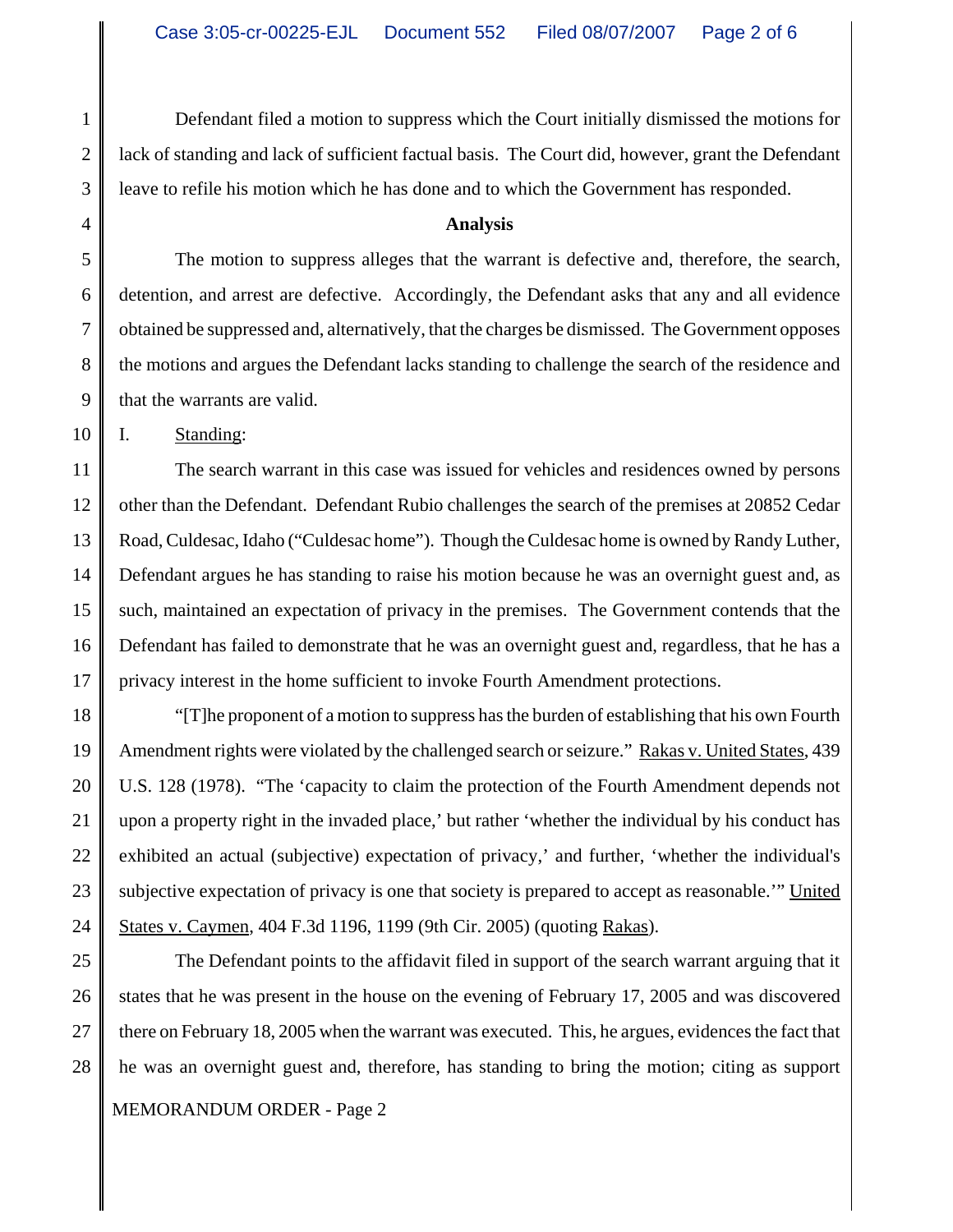1 2 3 4 5 6 Minnesota v. Olson, 495 U.S. 91 (1990). The Government points out that the affidavit does not go so far as to prove the Defendant stayed overnight at the residence but that he was present on both February 17, 2005 and February 18, 2005. Where the Defendant spent the night, the Government argues, is not proven. Moreover, the Government represents that the owner of the home, Randy Luther, told law enforcement that Defendant Rubio arrived on the day of the search with his luggage; suggesting that he had not spent the night at the home. (Dkt. No. 428, p. 4).

7 8 9 10 11 12 13 14 15 16 17 An overnight guest in a home may claim protection of the Fourth Amendment, but one who is merely present with consent of the householder may not. Minnesota v. Carter, 525 U.S. 83, 90- 91 (1998). "If we regard the overnight guest in Minnesota v. Olson as typifying those who may claim the protection of the Fourth Amendment in the home of another, and one merely 'legitimately on the premises' as typifying those who may not do so, the present case is obviously somewhere in between." Id. The question of standing for Forth Amendment purposes turns on whether the individual had a legitimate expectation of privacy in the place or thing being searched. United States v. Paopao, 469 F.3d 760, 764 (9th Cir. 2006); see also Minnesota v. Carter, 525 U.S. at 88 ("[I]n order to claim the protection of the Fourth Amendment, a defendant must demonstrate that he personally has an expectation of privacy in the place searched, and that his expectation is reasonable[.]").

18 19 20 21 22 23 24 25 26 The Defendant has failed to establish that he was in fact an overnight guest at the Culdesac home. United States v. Armenta, 69 F.3d 304 (9th Cir. 1995) ("bald assertion that he was an overnight guest... is not sufficient to establish that he had a legitimate expectation of privacy in the house."). Even if the Defendant did stay one night in the residence, that fact alone is insufficient to demonstrate a legitimate expectation of privacy in the home. Accordingly the Court finds the Defendant has failed to establish that he possessed a legitimate expectation of privacy in the home. The search warrant, however, also directs that officers were allowed to search the person of the Defendant. The Defendant clearly has standing to challenge the search of his own person. As such, the Court will consider the validity of the warrant.

27 28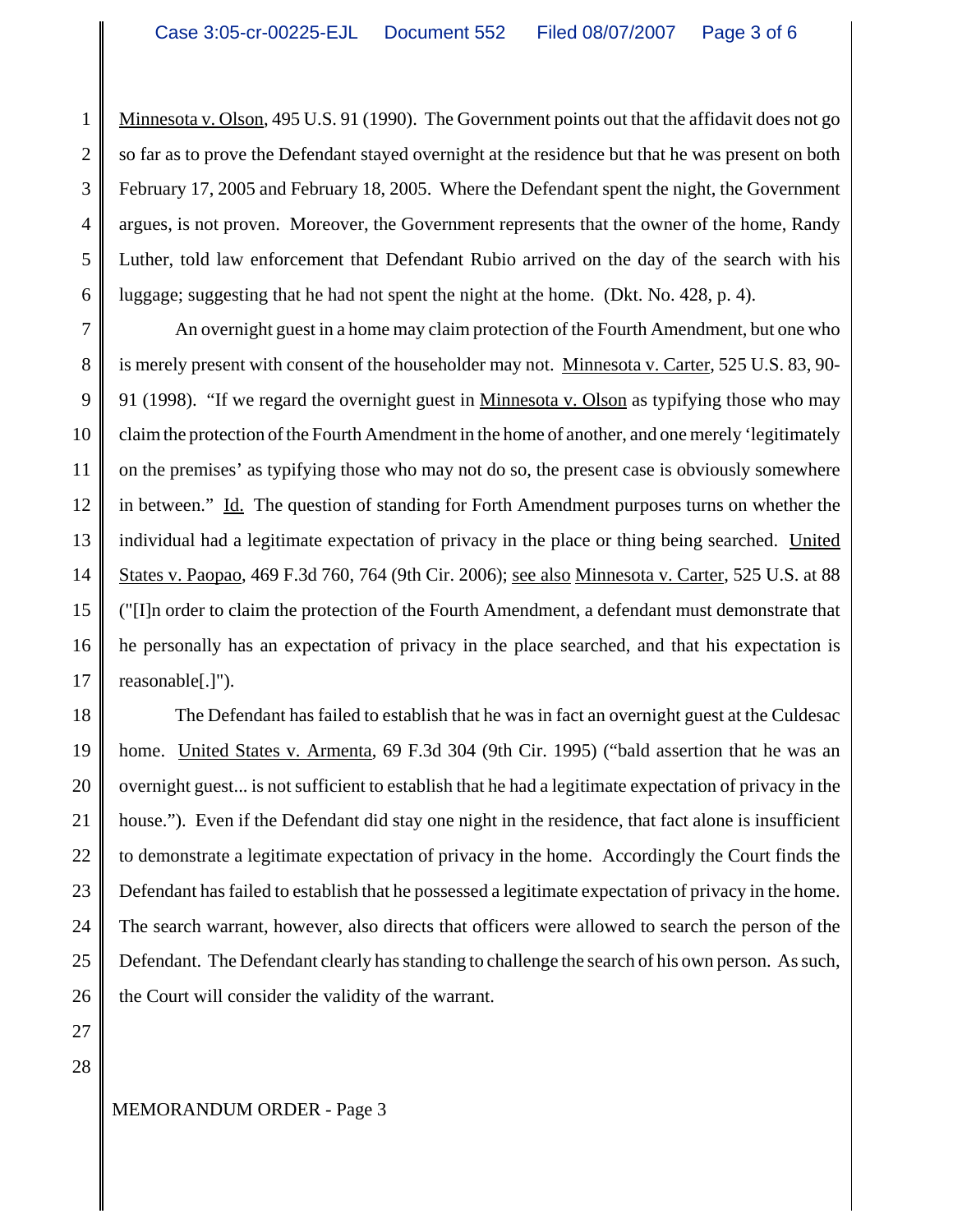1 2 3

#### II. Issuance of the Warrants:

A. Sufficiency of the Motion:

4 5 6 7 8 9 10 11 12 13 14 15 16 17 As with the Defendant's first motion, which the Court dismissed, the Defendant has again utterly failed to provide any basis or support for his argument that the warrant was defective. The Court made it abundantly clear in dismissing the first motion that more is required of counsel when filing a motion. (Dkt. No. 386). As the Court previously stated: "An evidentiary hearing on a motion to suppress ordinarily is required if the moving papers are sufficiently definite, specific, detailed, and nonconjectural to enable the court to conclude that contested issues of fact going to the validity of the search are in question. Evidentiary hearings should not be set as a matter of course, but only when the petition alleges facts which if proved would require the grant of relief. Therefore, a hearing is unnecessary when suppression is improper as a matter of law." United States v. Ai Le, 255 F.Supp.2d 1132, 1137 (E.D. Cal. 2003) (citations and quotations omitted). "The question is whether the allegations in the moving papers, including affidavits if any are filed, are sufficiently definite, specific, detailed, and nonconjectural, to enable the court to conclude that a substantial claim is presented. If the allegations are sufficient, and factual issues are raised, a hearing is required." Cohen v. United States, 378 F.2d 751, 761 (9th Cir. 1967).

18

B. Jurisdiction:

19 20 21 22 23 24 25 26 27 28 Defense counsel has waited until the reply briefing to advance his argument that the issuing judge was without jurisdiction to issue a search warrant on tribal land. This argument is based solely upon the fact that the Culdesac home is located in Indian Country. Jurisdiction over crimes occurring on Indian Country is not so simply explained. See State v. Mathews, 986 P.2d 323, 333 (Idaho 1999) ("Criminal jurisdiction over Indians is divided among federal, state, and tribal governments. A determination of whether one or more of these sovereigns possesses criminal jurisdiction in a particular instance depends upon the type of offense committed, where the offense was committed, and whether either the perpetrator or the victim is Indian."). The search warrant in this case was issued in pursuit of evidence of an alleged drug distribution conspiracy occurring in the Lewiston Clarkston Valley and Pasco, Washington; not solely on Indian Country. There is

## MEMORANDUM ORDER - Page 4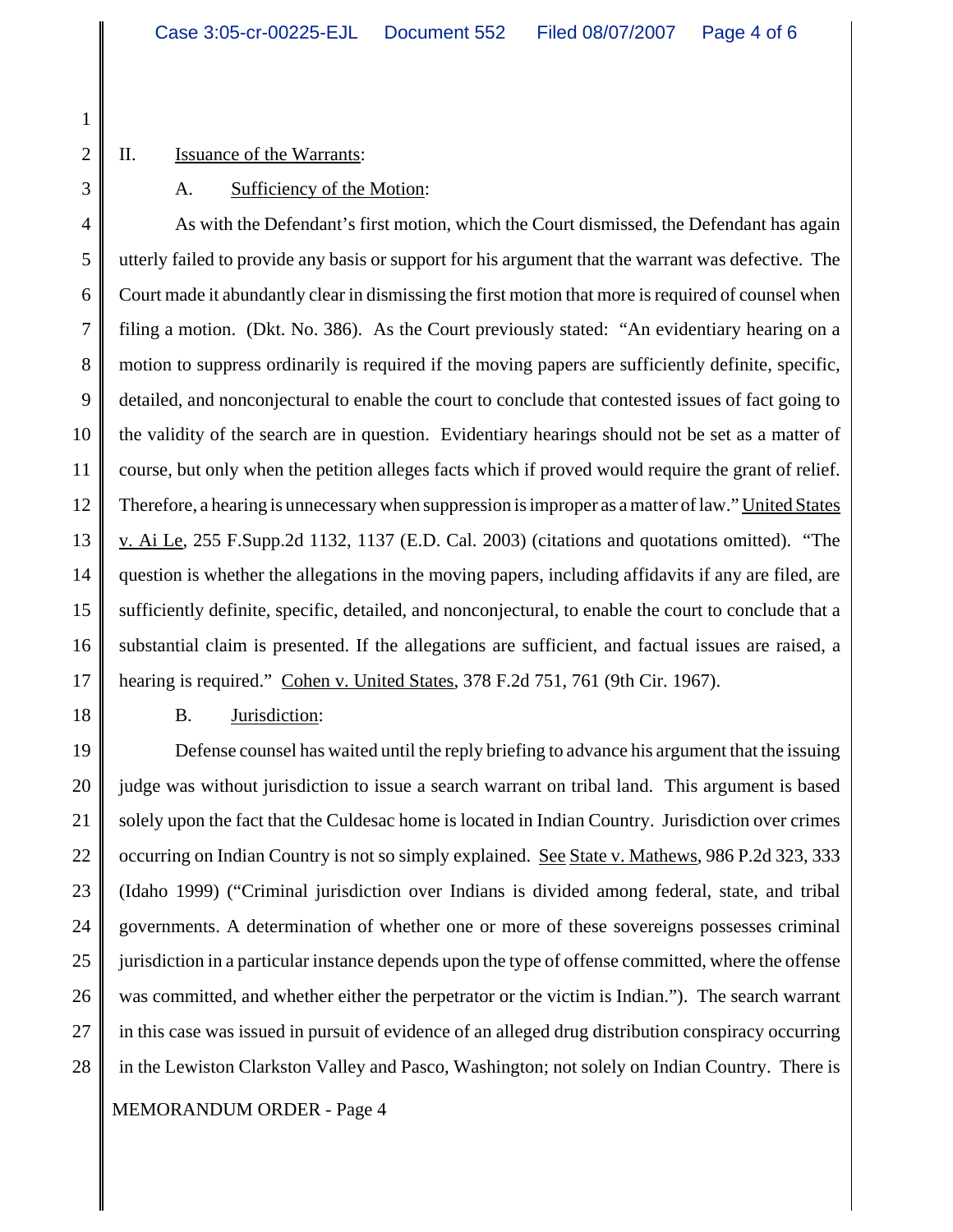1 2 3 4 5 6 7 8 no indication that the individuals named in the warrant are members of an Indian Tribe. Accordingly, the State of Idaho had jurisdiction over the underlying crime and the authority to issue a search warrant for an area within the Indian Reservation. Mathews, 986 P.2d at 336 ("Where a state court has jurisdiction over the underlying crime which was committed on an Indian reservation, the state court has jurisdiction to issue a warrant to search an area within the exterior boundaries of the reservation...The Supreme Court has also recognized that a state, even absent a Congressional delegation of jurisdiction over crimes occurring within Indian country, may exercise jurisdiction over a crime committed within Indian country by non-Indians against non-Indians.").

9

## C. Sufficiency of the Warrant:

10 11 12 13 14 15 16 17 18 19 20 21 22 23 24 25 26 27 To the extent the Defendant challenges whether the warrants were supported by probable cause the Court relies upon its ruling on the co-Defendant Mendoza's motion to suppress. There the Court concluded that the affidavit supporting the warrants contained sufficient information to support the judge's probable cause determination. The issuing judge had a substantial basis upon which to determine probable cause existed. The affidavit provides a consistent set of facts corroborated by numerous witnesses as to the connection between the residences, the vehicles, and the individuals which are the subject of the warrants. Though some of the statements may be hearsay, the issuing judge could properly consider the statements so long as the judge is informed of the underlying circumstances supporting the affidavit. See United States v. Bridges, 344 F.3d 1010, 1015 (9th Cir. 2003) ("an affidavit may be based on hearsay information and need not reflect the direct personal observations of the affiant, so long as the magistrate is informed of some of the underlying circumstances supporting the affiant's conclusions...."). "In making its determination, "the court issuing the warrant is entitled to rely on the training and experience of police officers." United State v. Parks, 285 F.3d 1133, 1142 (9th Cir. 2002) (citation omitted). Further, the affidavit provided a proper basis upon which the judge was able to draw "reasonable inferences about where evidence is likely to be kept, based on the nature of the evidence and the type of offense." United States v. Elliott, 322 F.3d 710, 717 (9th Cir. 2003) (citing United States v. Angulo-Lopez, 791 F.2d 1394, 1399 (9th Cir.1986)).

28